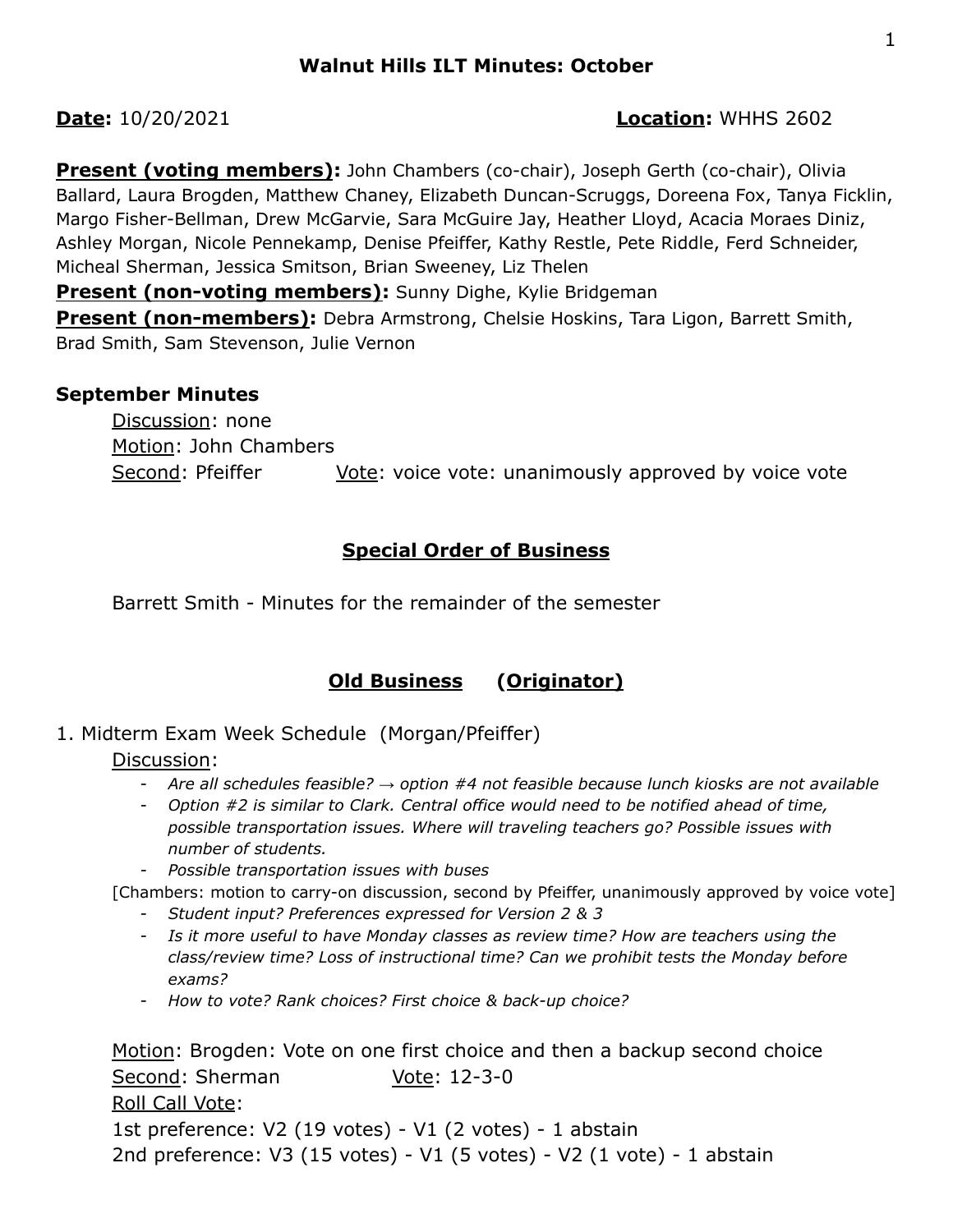#### **Walnut Hills ILT Minutes: October**

# **Result: Version 2 Passes. Version 3 is an acceptable backup schedule.**

2. Spring EOC Testing Dates (Restle) Discussion: n/a Motion: Restle: Approve spring testing schedule as submitted. Second: Pffeifer Vote: voice vote, passed unanimously

# **New Business (Originator)**

3. Halloween Parade Schedule (Morgan)

Discussion: n/a Motion: Pfeiffer: approve the halloween schedule as submitted, with friendly amendment to allow senior participants to leave class 7 minutes early. Second: various Vote: voice vote, passed unanimously

4. Senior Panoramic (Morgan/G.P.): Second Bell Monday November 1st

[Co-Chair John Chambers leaves, 4:12pm]

#### 5. Mathematical Modeling and Reasoning (Schneider)

Discussion:

- Possibly require Algebra 2 as a pre-req. Complications with/challenges to chemistry pre-reqs?
- To be offered next year, would need to be voted on in November ILT meetings
- Proposal amended: after Algebra 2. Ferd will send out a course description to department chairs

## **Result: Referred back to departments**

Motion to Adjourn: Joe Gerth Second: various Vote: Passed unanimously by voice vote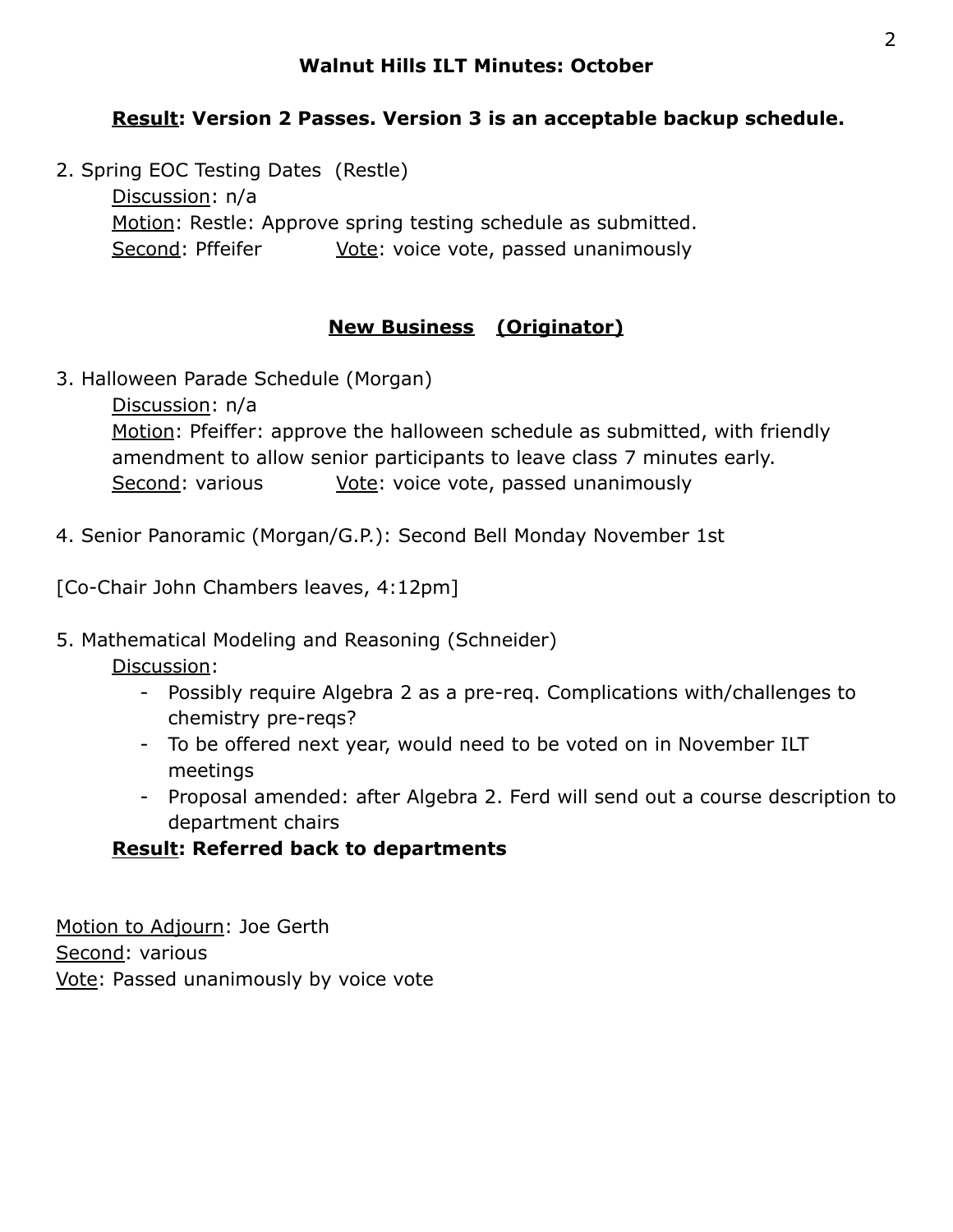#### **Approved Schedules/Motions**

#### 1. 2021-2022 Midterm Assessment Schedule:

#### Version 2 - Exams start Monday, Friday Makeup Day

|                | Monday<br>December 13                  | Tuesday<br>December 14    | Wednesday<br>December 15  | Thursday<br>December 16   | Friday<br>December 17             |  |
|----------------|----------------------------------------|---------------------------|---------------------------|---------------------------|-----------------------------------|--|
| $8:00 - 9:10$  | 2nd Bell Class                         | 3rd Bell Class            | 5th Bell Class            | 7th Bell Class            | $8:00 - 11:20$<br>Make-up Exams   |  |
| $9:10 - 9:15$  | 5 Minute Restroom Break (if necessary) |                           |                           |                           |                                   |  |
| 9:20 - 11:20   | 2nd Bell Exam                          | 3rd Bell Exam             | 5th Bell Exam             | 7th Bell Exam             | Lunch                             |  |
| $11:25 - 1:00$ | 1st Bell Class<br>& Lunch              | 4th Bell Class<br>& Lunch | 6th Bell Class<br>& Lunch | 8th Bell Class<br>& Lunch | $11:25 - 12:05$<br>$12:10 - 3:00$ |  |
| $1:00 - 3:00$  | 1st Bell Exam                          | 4th Bell Exam             | 6th Bell Exam             | 8th Bell Exam             | Make-up Exams<br>& Extended Time  |  |

Lunch Schedule (Determined by area of the building or by Grade Level)

11:25-11:55 Lunch 1- Arts and Science, PE Classes, 3500, 2500, 1400 (9-10)

11:55-12:25 Lunch 2- 1300, 2300, 2600, 1600, 3300 (7-8)

12:25-12:55 Lunch 3- 1100, 2100, 3100, large group study halls (cafeteria, auditorium) (11-12)

\*Signed Permission Form required for Late Arrival / Early Dismissal during **Study Hall Bell** and assigned **Lunch Bell**, and **Friday**.

#### 1. Approved Backup Plan:

#### Version 3 - Study Bell Monday Morning, Makeup Friday Afternoon

|                | Monday<br>December 13          | Tuesday<br>December 14                 | Wednesday<br>December 15  | Thursday<br>December 16   | Friday<br>December 17            |  |
|----------------|--------------------------------|----------------------------------------|---------------------------|---------------------------|----------------------------------|--|
| $8:00 - 9:10$  |                                | 2nd Bell Class                         | 4th Bell Class            | 6th Bell Class            | 8th Bell Class                   |  |
| $9:10 - 9:15$  | Study Time -<br>Supervision in | 5 Minute Restroom Break (if necessary) |                           |                           |                                  |  |
| $9:20 - 11:20$ | Bell 1 Class*                  | 2nd Bell Exam                          | 4th Bell Exam             | 6th Bell Exam             | 8th Bell Exam                    |  |
| $11:25 - 1:00$ | 1st Bell Class<br>& Lunch      | 3rd Bell Class<br>& Lunch              | 5th Bell Class<br>& Lunch | 7th Bell Class<br>& Lunch | Lunch &                          |  |
| $1:00 - 3:00$  | 1st Bell Exam                  | 3rd Bell Exam                          | 5th Bell Exam             | 7th Bell Exam             | Make-up Exams<br>& Extended Time |  |

Lunch Schedule (Determined by area of the building or by Grade Level)

11:25-11:55 Lunch 1- Arts and Science, PE Classes, 3500, 2500, 1400 (9-10)

11:55-12:25 Lunch 2- 1300, 2300, 2600, 1600, 3300 (7-8)

12:25-12:55 Lunch 3- 1100, 2100, 3100, large group study halls (cafeteria, auditorium) (11-12)

\*Signed Permission Form required for Late Arrival / Early Dismissal during **Study Hall Bell** and assigned **Lunch Bell, Monday Study Morning and Friday Afternoon.** 

#### \*Alternative to the Monday Morning Study Block - 20 minute check-in mini-bells

Instead of a single Bell 1 block, hold 20 minute student-teacher check in sessions following the schedule below:

| $8:00 - 8:20$        | Bell 1 |
|----------------------|--------|
| $8:25 - 8:45$        | Bell 2 |
| $8:50 - 9:10$        | Bell 3 |
| $9:15 - 9:35$        | Bell 4 |
| $9:40 - 10:00$       | Bell 5 |
| 10:05 - 10:25 Bell 6 |        |
| 10:30 - 10:50 Bell 7 |        |
| 10:55 - 11:15 Bell 8 |        |